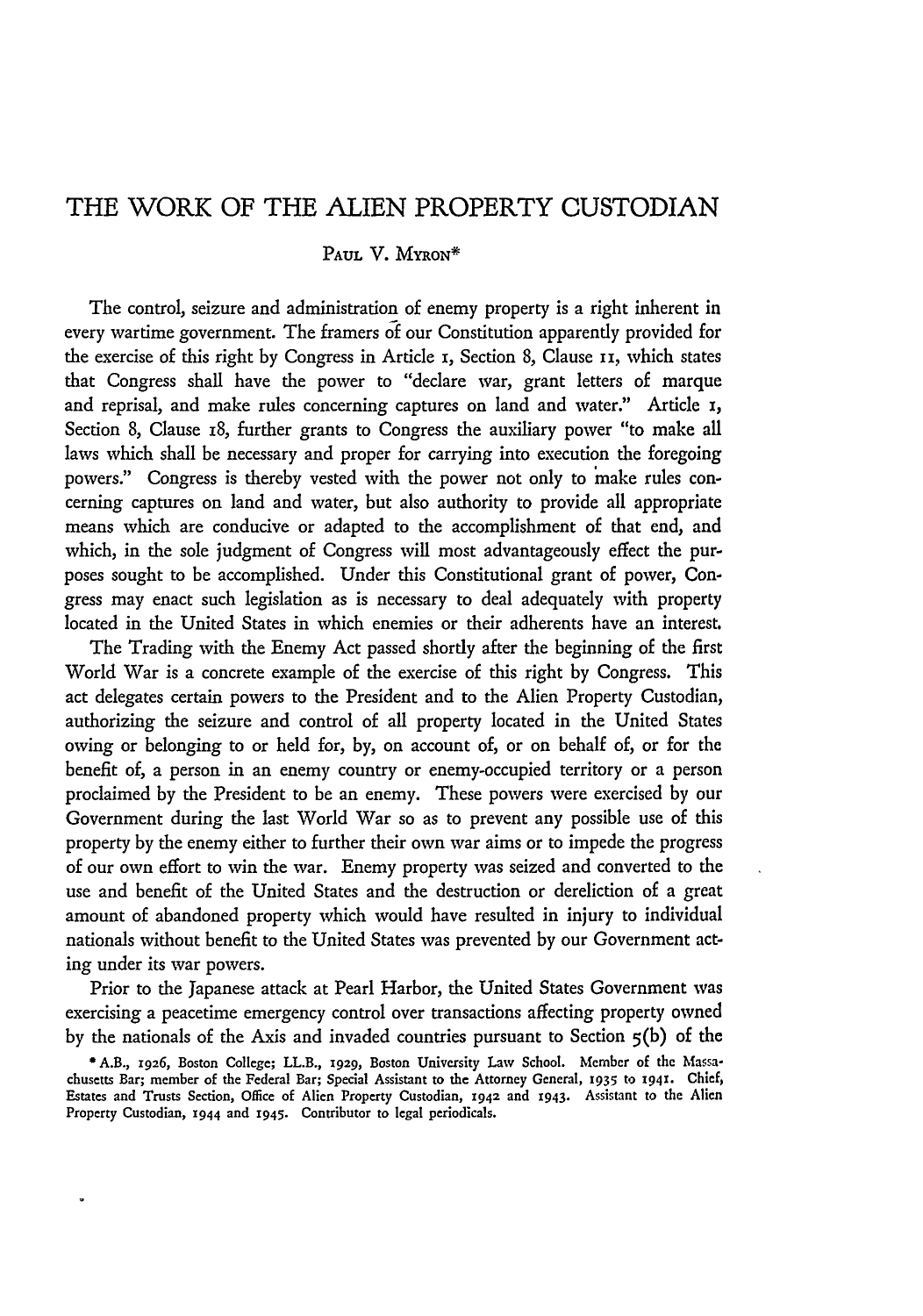Trading with the Enemy Act. This plan of foreign property control, commonly known as "Freezing Control," was designed first to conserve that property against acts of the Axis powers, and secondly, to prevent transactions in foreign property which were prejudicial to the best interests of the United States, then a neutral nation. The program, administered by the Treasury Department, and limited to immobilizing or freezing the property of foreign countries or nationals thereof, was initiated in April, **1940,** when Norway and Denmark were invaded. All transactions in foreign exchange, credit, and other property involving the nationals of these two countries were subjected to regulation by license. As other nations came under the domination of Germany, Italy and Japan, control was extended to the property interests of such nations and their nationals, and finally in June of **<sup>1941</sup>** to Germany, Italy and Japan, and their nationals.

This method of control was patently inadequate to meet all requirements of a wartime government. No agency was authorized to take title to or possession of enemy property, or to exercise the complementary function of mobilizing foreign-<br>owned productive resources in our war effort. Upon our declaration of war against Germany, Italy and Japan, these necessary wartime controls contained in the Trading with the Enemy Act as amended, became operative and shortly thereafter were further extended under the provisions of the First War Powers Act of **1941.** It was pursuant to the provisions of this legislation that the present Office of Alien Property Custodian was created and the Custodian empowered to administer foreignowned property in accordance with wartime requirements.

Sections **301** and **302** of Title III of the First War Powers Act of **1941,** which amended the first sentence of subdivision (b) of Section  $\varsigma$  of the Trading with the Enemy Act of 1917, granted to the President operating through such agency as he might choose, the power to investigate, nullify and regulate transactions involving property in which foreign countries or nationals thereof have an interest and to vest any property or interest of any foreign country or national thereof in any agency or person whom the President may designate; such property or interest to be held, used, administered, liquidated, sold or otherwise dealt with in the interest of and for the benefit of the United States.

The President on March **I,** 1942, **by** Executive Order No. 9o95, created the Office of Alien Property Custodian and delegated to the Custodian all the powers which had been granted to him by Sections 3(a) and **5(b)** of the Trading with the Enemy Act, as amended. This Executive Order in general terms authorized the Custodian to deal comprehensively with the problems that surround foreign property and its ownership or control. On July 6, **1942,** the President issued Executive Order No. 9193 which amended Executive Order No. **9o95.** Executive Order No. 9193 enumerates certain specific policies with respect to the treatment of property determined to be the property of persons within countries with which the United States was at war and the manner in which property of persons within countries occupied **by** the enemy shall be dealt with. The powers of supervision, control and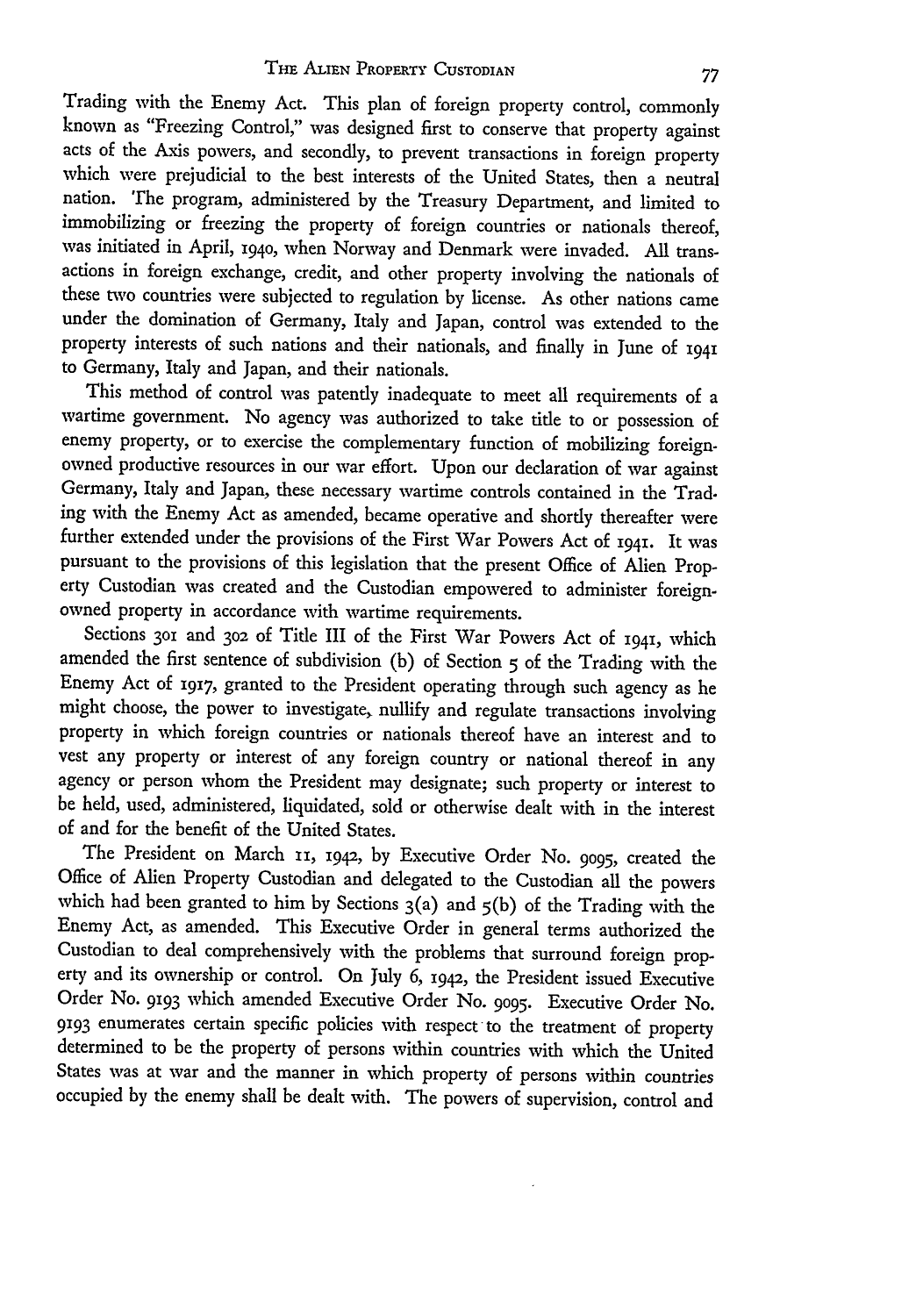vesting of these two types of foreign-owned property are divided between the Alien Property Custodian and the Secretary of the Treasury. While defining in detail the specific powers and duties delegated to each agency the order provides that no person may challenge the validity of any act of either the Alien Property Custodian or Secretary of the Treasury on the grounds that the authority for such act was specifically delegated to the Alien Property Custodian or the Secretary of the Treas. ury or vice versa.

Under the provisions of Executive Order No. 9193, the Custodian is authorized to take such action as he deems necessary in the national interest, including but not limited to the power to direct, manage, supervise, control or vest the following classes of property:

A. Property in which foreign nationals<sup>1</sup> have an interest:

- i. Business enterprises and interests therein when the Custodian certifies to the Sec. retary of the Treasury that it is in the national interest for him to take jurisdiction over such property;
- 2. Patents, patent applications, copyrights, copyright applications, trademarks, or trademark applications or rights;
- *3.* Ships, vessels, or interests therein.
- B. Property in which enemy nationals have an interest:2
- **z.** Business enterprises and interests therein;
- **2.** Any property in the process of judicial administration;
- *3-* Any other property, not including cash, bank deposits, securities, etc. <sup>3</sup>

The Custodian's first task was to identify foreign property interests located in the United States, and to determine the beneficial ownership of such property

The prewar census of foreign-owned property taken by the Treasury Department was an important source of information to the Custodian's office. These reports supplemented **by** further reports received in compliance with the General Orders of the Custodian provided the major body of information necessary to deal with the apparent widespread efforts of the enemy to conceal the true ownership

<sup>1</sup> Foreign nationals include residents of countries designated in Executive Order No. 8389, as amended. <sup>9</sup> Enemy nationals include not only residents of countries with which the United States is at war

but also the following: (a) citizens of enemy countries who reside in enemy-occupied countries; (b) persons (not residents of enemy countries) who have been acting for an enemy country. Moreover, whercver our national interest dictates that such action be taken, the Custodian may require that certain persons and enterprises be treated as nationals of enemy countries. In view of this broad definition the Custodian has treated as enemies certain persons and enterprises that have appeared on the Proclaimed List of Blocked Nationals; residents of enemy-occupied countries who were suspected of enemy affiliations; interned aliens when they are "determined" to have been acting for enemies.

<sup>3</sup> Where the Custodian determines that cash, bank deposits or securities are necessary for the maintenance of other property belonging to the same designated enemy national, he has the authority to vest the cash, etc.

**'** The powers to investigate, like the powers to control foreign interests in property, were delegated by the President through Executive Order **9095,** as amended. In accordance with the provisions of Sec. tion 5(b) of the Trading with the Enemy Act, as amended, the Custodian was authorized to require the production of books of account, records, contracts, leases, memoranda, or other papers. Moreover, the Custodian was authorized to require the seizure of all pertinent data whenever it was necessary to do so in the national interest.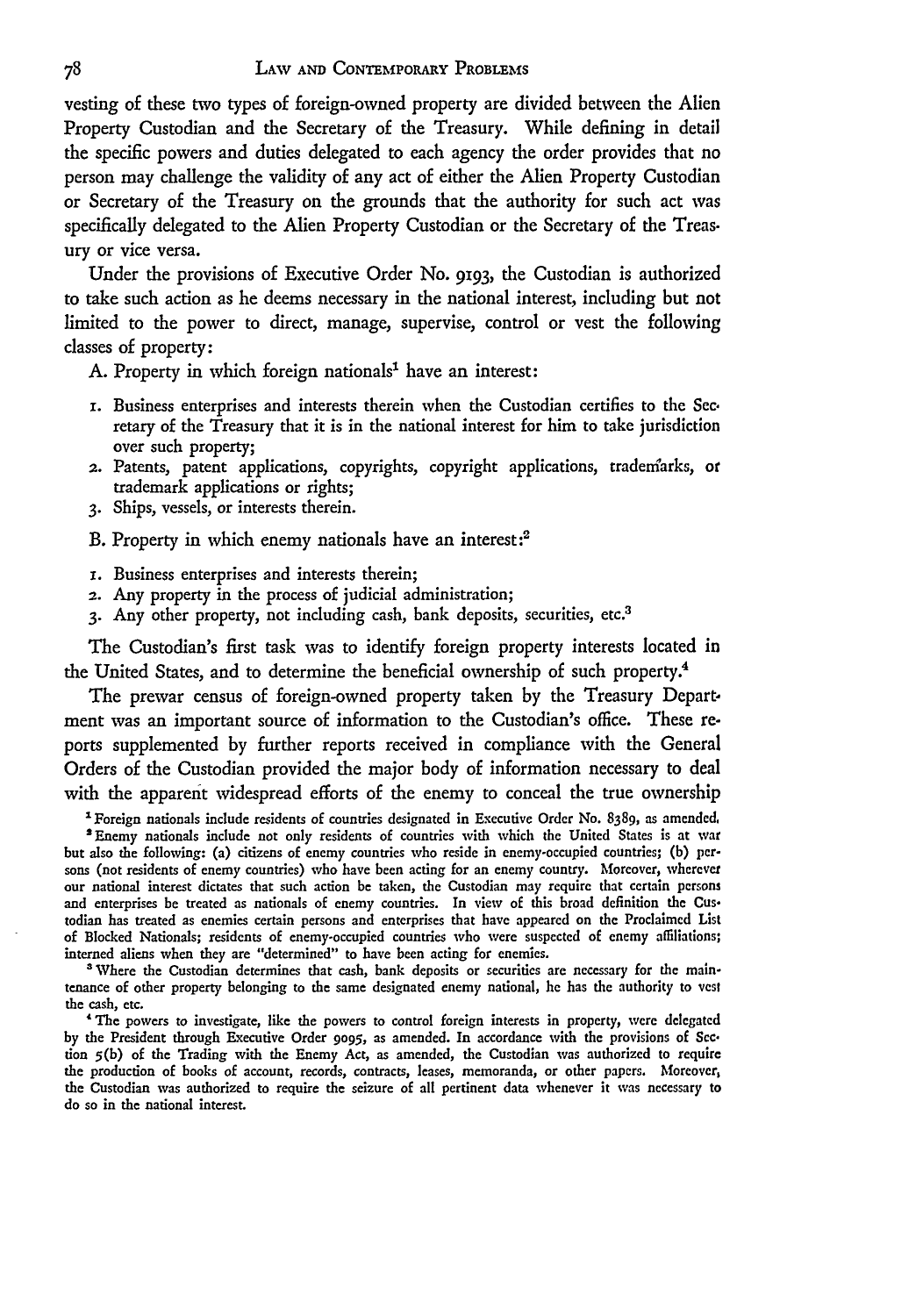of property through elaborate -systems of agreements, loans, options and cloaking devices, such as holding companies incorporated in neutral countries.

Applications for licenses to engage in transactions filed with the Foreign Funds Control Division of the Treasury Department, investigations by the Federal Bureau of Investigation and the Treasury Department, and reports, files and data collected by various units of the Department of State, the Department of Justice, the Patent Office, the Office of Strategic Services, Foreign Economic Administration, the War and Navy Departments, Securities and Exchange Commission and other government departments and agencies were further sources of information which have been utilized by the Custodian in securing precise descriptions of properties and the identity and nationality of the true owners.

The primary objective of the Custodian has been to insure the effective utilization in our wartime economic system of all foreign-owned properties which come under his jurisdiction. In determining the priority with which foreign properties should be investigated precedence was given to those properties which were of value to the war effort and in which it was believed that enemy influences were present. Immediate investigations were conducted and appropriate action taken as soon as circum. stances warranted.

# TYPES **OF** CONTROL EXERCISED BY THE **CUSTODIAN**

### *Vesting*

As a general rule, the Custodian has followed a policy of vesting the property or interests of persons in countries with which the United States is at war within the limitations of Executive Order No. 9193. In taking tite to such property the Custodian is in a position to exercise complete control of such property or interest for the use and benefit of the United States since, by vesting, all rights of the former enemy owners to such property are vitiated. The Custodian's power to vest, however, is not limited to the property of persons within enemy countries. The Custodian is specifically authorized to vest the property and interests of persons in occupied territory and of persons who are found by the Custodian to be acting as cloaks for enemies when he determines such act is in the national interest. The property interests of persons in enemy countries and enemy-occupied territory in patents, copyrights and trademarks have usually been vested.

# *Supervision*

Under the authority delegated to him by the President, the Alien Property Custodian may exercise his control by supervising, rather than by vesting, certain classes of property including business enterprises belonging to nationals of enemy and of other foreign countries. As a general policy he has chosen to supervise rather than vest business enterprises in which enemy nationals have only a minority interest, but have indirectly obtained control. He has in this way been able to eliminate enemy domination of the enterprise and substitute American management, thereby increasing the efficiency and productive efforts of these enterprises.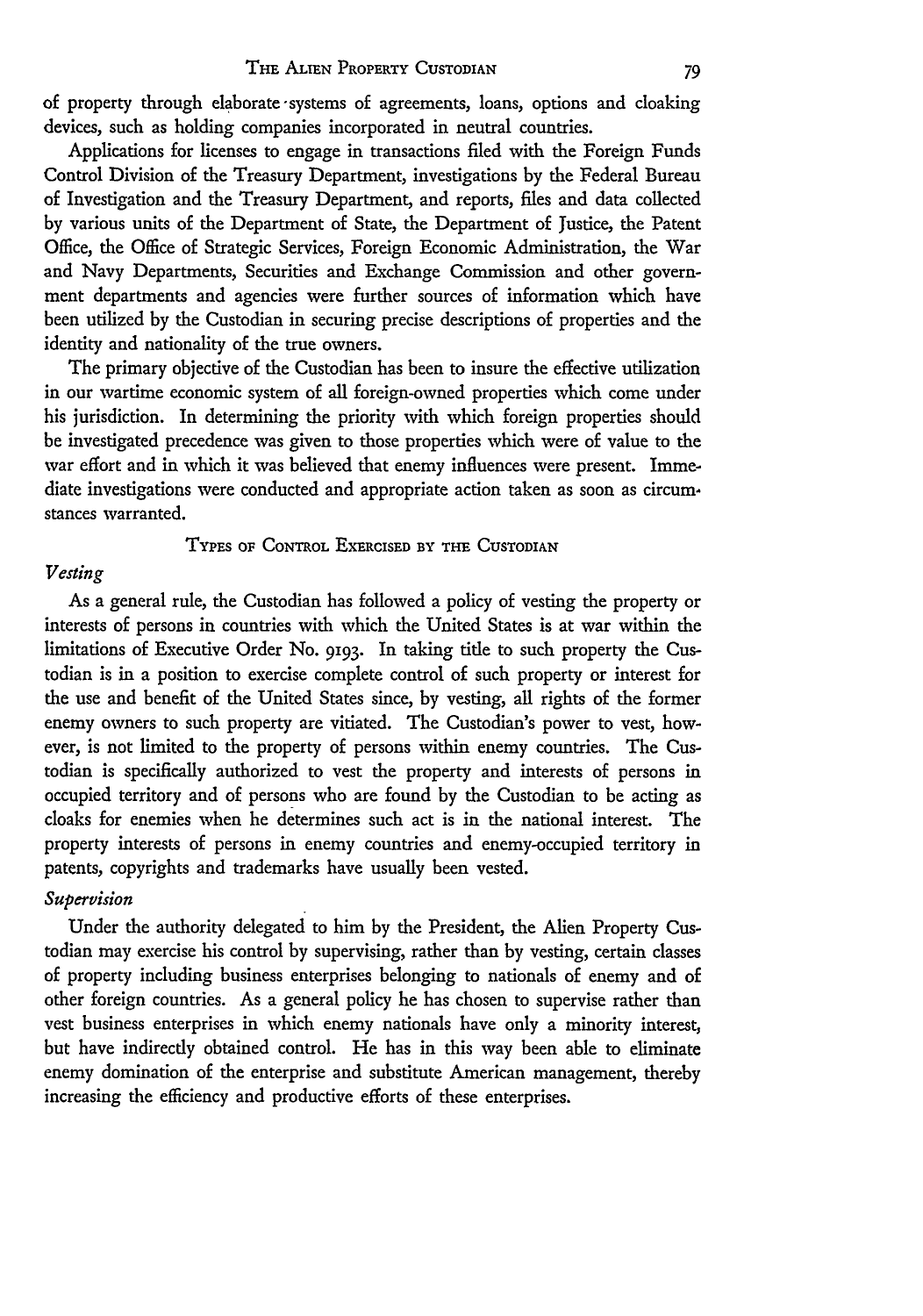It has been found to be in the national interest to take supervisory control of the property of certain internees in order to prevent the dereliction and destruction of their property. So also property of United States citizens residing in enemy countries or occupied territory which is important to the war effort is supervised or in some cases vested in order that it might be put to the fullest possible use, or because if not supervised or vested it would become derelict.

The mechanics of vesting or exercising supervision over property is somewhat the same. In each case an appropriate order is issued by the Custodian. Originally supervisory orders were issued supplementary to vesting orders, but this practice was abandoned in the latter part of. **1942.** When such action is deemed advisable supervisory clauses are now incorporated in vesting orders. This practice enables the Custodian to acquire control of vested property, particularly business enterprises, more quickly than by virtue of the vesting action alone since the procedure of transferring title and changing management is frequently complicated and time consuming. The issuance of a supervisory order also permits the Custodian to extend control to subsidiaries of business enterprises when he has vested an interest in the parent concern.

The issuance of a supervisory order does not in any way affect tide to the property, but confers upon the Custodian only the right to control its use and operation. Hence, when the necessary objectives have been accomplished and supervision is no longer required, control may be released by a revocation of the supervisory order. This simple procedure permits the original owners to resume the operation and management of the business immediately.

#### BusiNEss **ENTERPRisEs**

The authority to deal with foreign-owned corporations, partnerships and other types of business enterprises is contained in the provisions of Section  $2(a)$  and (b) of Executive Order No. 9193.

The Alien Property Custodian either vests the enemy interests in the enterprise (interest vesting) or vests the assets of the enterprise (asset vesting).

Since the primary concern is the elimination of any actual or potential enemy control of a business, the Custodian, in a great majority of cases, has left untouched the small minority stock interests held by nationals of an enemy country which could not possibly influence the control and operation of a company. (The stock and dividends accruing thereon are subject to the Freezing Control of the Treasury Department.)

In non-corporate business enterprises the nature and extent of enemy interests are important factors in determining what action the Custodian will take. When all partners in a partnership are enemy nationals, it is the usual practice to vest both the assets of the enterprise and the interests of the partners. When only some of the partners are enemy nationals the Custodian takes all right, title and interest of the enemies in the partnership. These "Interest Vestings" are also made with re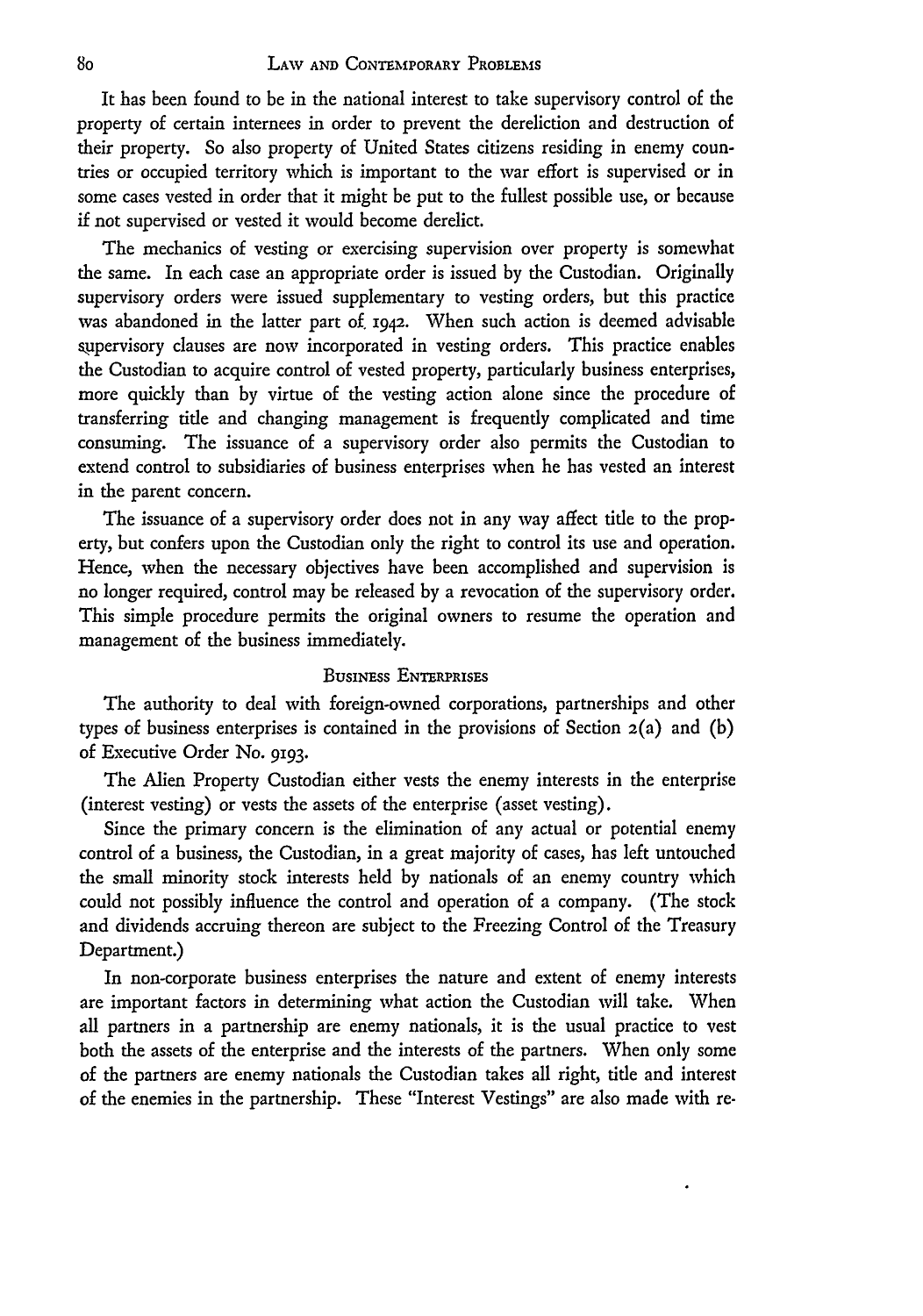spect to sole proprietorship and non-profit organizations, such as the German-American. Bund and American branches of foreign enemy dominated business enterprises.

Approximately seventy percent of the business enterprises vested have been corporations. In order to acquire the ownership and control of this type of property, the Alien Property Custodian has issued over five hundred vesting orders. These vesting orders do not represent the actual number of business enterprises vested. In some instances more than one vesting order is issued to cover separate enemy interests in the same firm. On the other hand one order may cover many subsidiaries and affiliates of the principal enterprise.

About one-third of the Custodian's net equity in all business enterprises vested represented German interests in chemical manufacturing enterprises. The large enemy interests in the banking and insurance fields have been predominantly Japanese and Italian. The remainder of the vested companies engaging in trade or commerce, various types of financial operations, insurance, real estate, transportation, agriculture and patent holdings were for the most part German and Japanese owned or controlled.

# *The Operation of Business Enterprises*

When the Custodian assumes control of an enterprise, he takes immediate steps to assure the continuous operation or orderly liquidation of the business. If he finds that the enemy control has penetrated the management, he restaffs the enterprise with qualified personnel. When the existing management is reliable and there is no evidence of enemy sympathies or affiliations that might restrict operations, the Custodian usually exercises his control as a stockholder through the normal corporate processes such as participation in the election of an appropriate board of directors.

Directors designated **by** the Custodian have the same duties and responsibilities as the directors of any other corporation. Due to the nature of their appointment, however, they may consult with the Custodian's office regarding the policies of the Custodian with respect to the business. In some cases if the activities of such an enterprise are vital to the **war** effort, field representatives of the Custodian's office are placed in positions in the enterprise so that they may inspect and examine into its activities and make reports thereof to the Custodian.

There are several factors which influence the decision of the Custodian to maintain and operate as going concerns certain business enterprises where vesting has occurred. The necessity and importance of an enterprise to the war effort is always a controlling factor. In some instances the decision of the Custodian may be based on the fact that an enterprise is performing useful services, operates profitably and is not dependent for continued existence on affiliations with enemy nationals. If the Custodian vests only minority interests in a concern, the enterprise will continue to operate as a **going** concern unless the majority shareholders agree to liquidate.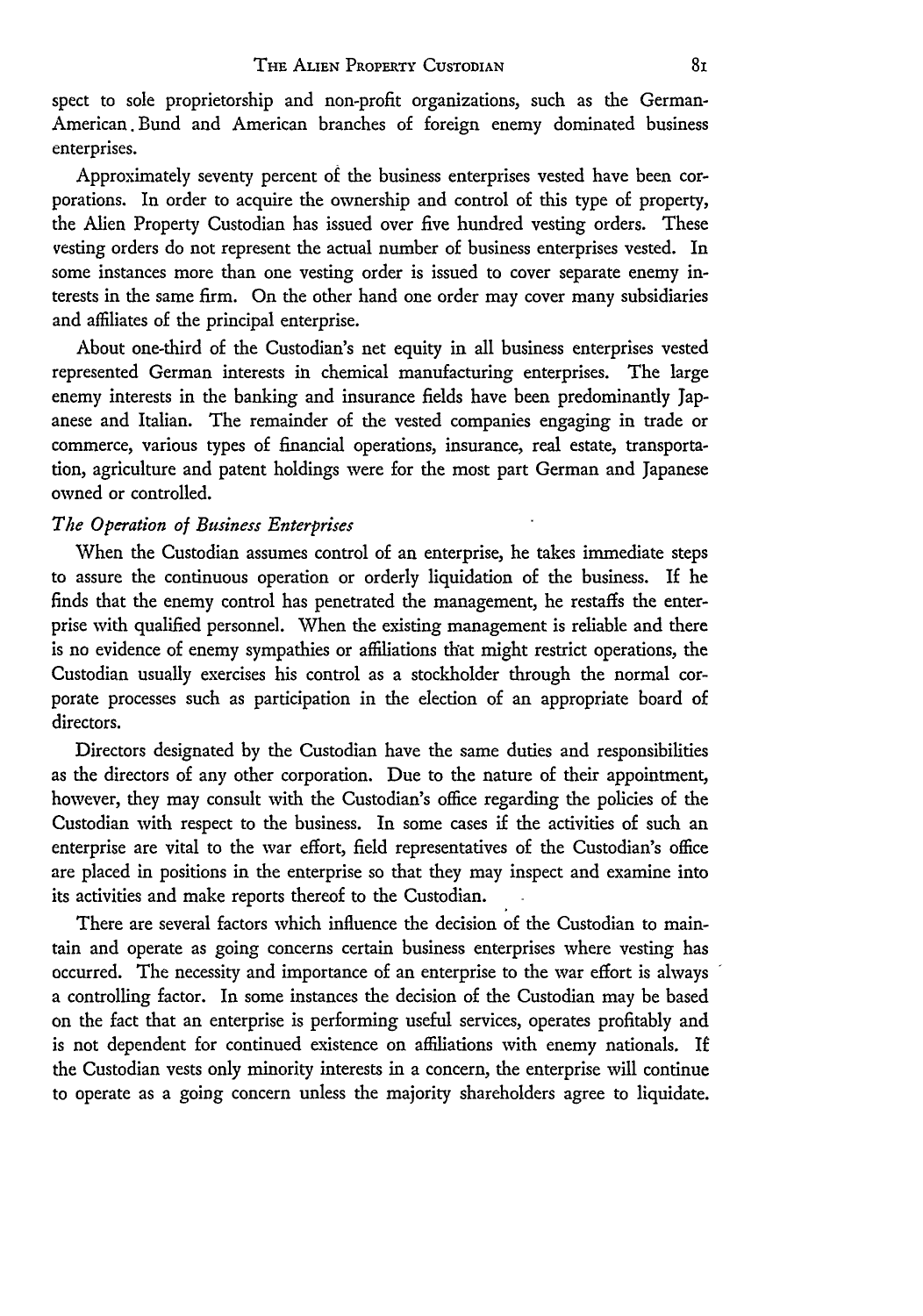Partnerships and proprietorships which have been vested by the Custodian are usually operated by the appointment of a manager who assumes complete control of the firm and is under the supervision of the Alien Property Custodian.

The success of the Custodian's policy with respect to the operation of vested enterprises is attested by the valuable contributions which these companies have made to the war effort.

# *Disposition of Business Enterprises*

The Alien Property Custodian does not retain control of business enterprises which he has vested for a period any longer than is absolutely necessary in the best interest of the United States. It is his policy to transfer to private hands as speedily as possibly the properties which he has vested, thereby relieving the government of the burden of administering these properties in competition with American private business.

When it is decided to dispose of a going concern the Custodian arranges for the sale of the stock, or the entire assets of the firm, whichever is appropriate under the particular circumstances in each case. Thus, when the Custodian owns less than one hundred percent of the common stock of the corporation, stock sales will, as a rule, be the usual method of disposition.

On the other hand a sale of the assets in bulk legally constitutes a liquidation of a going concern. Economically, however, such a sale leaves the establishment a going concern just as much as the sale of stock. It is only when the assets are sold piecemeal that the enterprise is terminated as an economic unit.

If the assets of an enterprise have been vested, such as the assets of proprietorships, partnerships, or domestic branches of foreign companies, the Custodian takes possession of the assets and arranges for their sale. The assets may be sold as a unit to a single purchaser, in separate lots to several purchasers, or in some cases part of the assets may be disposed of by a series of sales during limited operation of the business.

When a vested enterprise is operating under a name which conveys to the American public some close association with a product manufactured abroad, the Custodian may leave the productive entity undisturbed by selling the assets in bulk, thereafter eliminating the corporate name from the enterprise by dissolution. The efforts required to sell the stock and the difficulties to be met in disposing of the assets in bulk and, of course, the net return which may be obtained from each method of sale are important considerations in determining the method of disposition.

The Custodian may determine to dispose of a vested enterprise by liquidation. His decision to liquidate is usually the result of his determination that such business has no place in our wartime economy, or that it is so dependent upon foreign sources for materials that it cannot continue to operate because of the impossibility of securing materials during wartime. Insolvent companies and enterprises which are found to be unprofitable, are liquidated. Such business enterprises as banks and insurance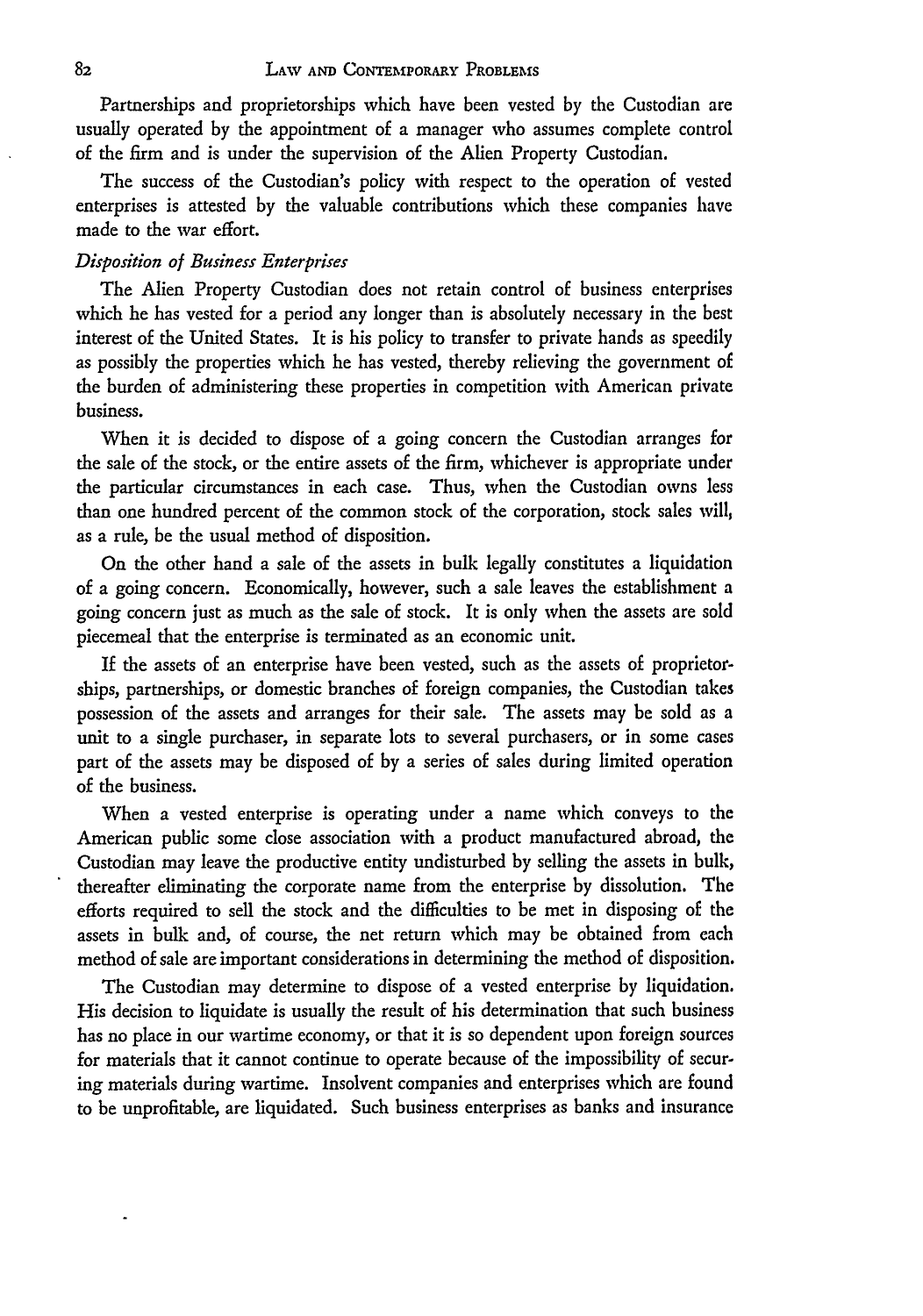companies, trading companies, shipping agencies, real estate holding companies and distributors of enemy manufactured articles are liquidated.

In the liquidation of a corporation the capital stock of which has been vested, the procedure is the same as that which would normally be employed by private owners. The acting, or newly elected directors and officers, proceed with the liquidation under the direction of the Custodian.

The involved financial activities of some of the vested enterprises have presented many difficult problems in the liquidation process. Many of the enterprises prior to the date of vesting have had extensive dealings with banks which are also being liquidated, and these banks in turn have had transactions with their home offices in foreign countries and with other branches throughout the world.

The liquidation program is now substantially completed. Some property, such as articles manufactured for export, which cannot be used by American firms, and securities owned by vested corporations have not been sold. Preparations for the sale of such securities are under consideration at the present time.

## INDUSTRIAL PROPERTY

Section 2(d) of Executive Order No. 9193, delegates to the Alien Property Custodian the authority to deal with foreign patents, trademarks and copyrights.<sup>5</sup>

# *Trademarks*

An examination of the records of the United States Patent Office at the beginning of the war disclosed approximately **7,000** trademarks registered in the names of nationals of enemy or enemy-occupied countries. General Order No. 16 issued by the Custodian which requires persons having information, or reason to believe that foreign nationals have an interest in trademarks to file a report with the Custodian, served as a further means of obtaining information about foreign-owned trademarks. These reports were checked against assignment records of the Patent Office, Treasury Department and patent reports received by the Custodian. This check disclosed that only a small proportion of all the foreign trademarks registered in the United States have actually been used here. A substantial number of the more important trademarks of enemy origin were being used by business enterprises formerly under enemy influence. In some instances a firm owned the trademark outright; in others, the firm used the trademark by oral or written agreement with foreign owners. It was found that American interests in enemy-owned trademarks were often the result of bona fide prewar agreements.

In order to protect the interests of legitimate users of trademarks and of the public generally, the Custodian adopted a policy of selective vesting of trademarks including the good will of the business which they represent. He vests enemyowned trademarks and trademark rights which are being used pursuant to prewar agreements by American enterprises engaged in the manufacture or sale of Amer-

<sup>5</sup> The subject of Patents is treated in a separate article in this symposium: Sargeant and Creamer, *Enemy Patents, infra* p. 92.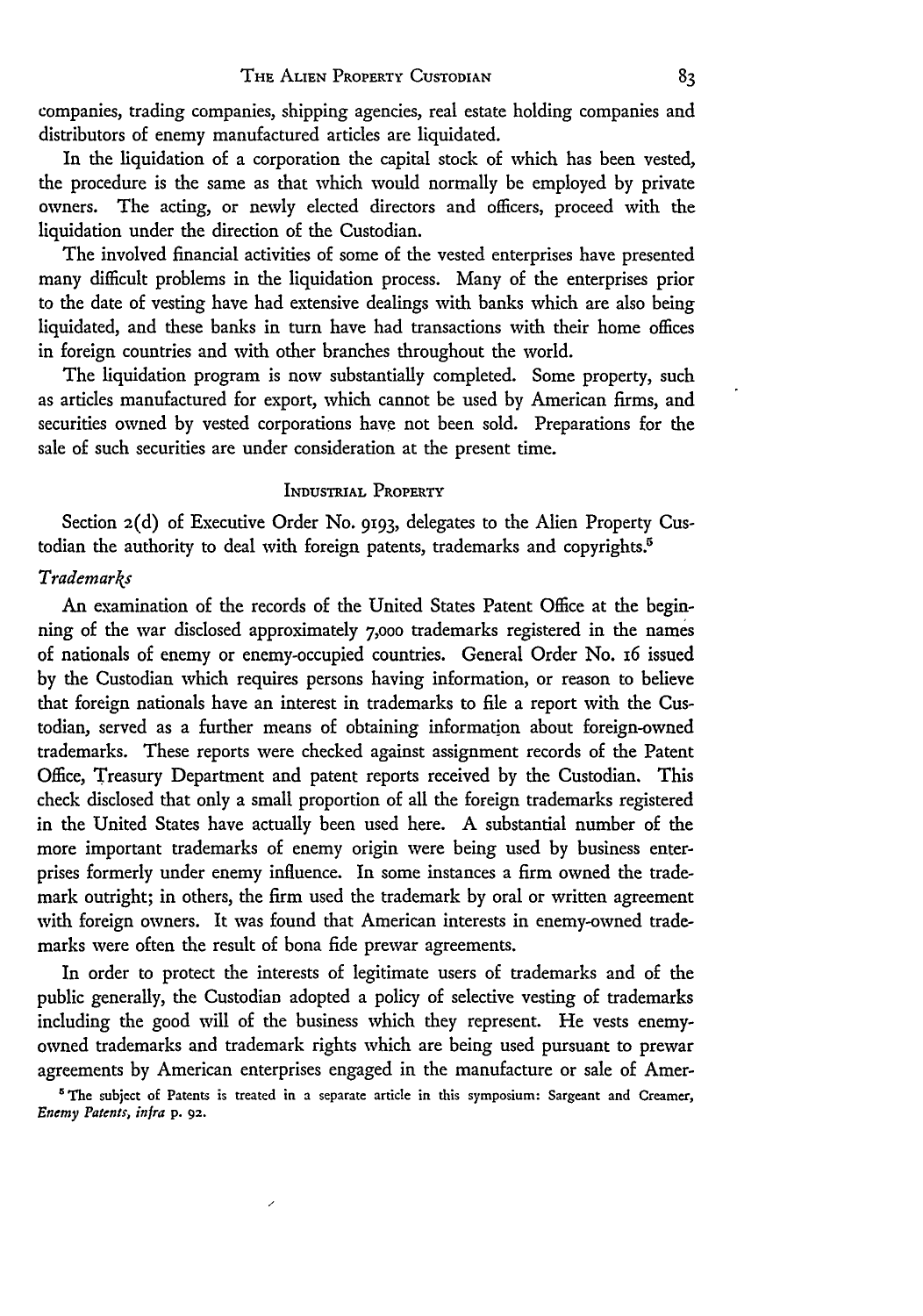ican made products. The royalty payments due under prewar agreements are collected **by** the Custodian.

**If** any residual rights in trademarks are owned **by** enemy nationals under contracts with a vested business enterprise, such rights are vested to safeguard the business enterprise or the prospective American purchaser of the enterprise against any claim for the use of the trademark which the enemy may assert after the end of **the** war. In the absence of unusual circumstances trademarks owned **by** nationals of enemy-occupied countries are not vested.

The Custodian has determined it to be desirable to continue the use of certain enemy-owned trademarks, which represent good will and acceptance **by** the consumer, because the trademark facilitates the sale and disposition of the product.

#### *Disposition of Trademarks*

Trademarks, attaching to vested enterprises which are sold as going concerns, are included in the sale of such enterprises. **If** the trademarks are associated with products manufactured under vested patents licensed **by** the Custodian, arrangements are made for the use of the trademarks **by** the patent licensees. The Custodian does not consent to the use of vested trademarks **by** American firms when the marks have merely been registered **by** the foreign owners but never used in this country, or where American manufacturers find **it** impossible to duplicate a trademarked product which was formerly imported.

# *Copyrights*

Many of the copyrights owned **by** nationals of enemy or enemy-occupied coun. tries cover works of little or no value to the war program. General Order No. **14** requires persons having interests in foreign works subject to copyright to **file** a report with the Office of Alien Property Custodian. Report forms for this purpose were prepared and sent to approximately eighteen hundred individuals and companies including music licensing societies, radio broadcasting firms, music publishers, manufacturers of records and electrical transcriptions, book publishers, theatrical producers, motion picture companies and other agents dealing in copyrighted material.

The policy of selective vesting is followed with respect to copyrights. Generally speaking, copyrights are vested either: **(i)** to permit an American firm to reproduce a work of some national interest or importance which originally was produced **by** a foreign national; and **(2)** to collect royalties payable **by** an American licensee to an enemy national.

The original program of the Custodian did not contemplate extensive vesting **-of** copyrights of nationals of enemy-occupied countries. As a practical matter, however, **it** was found that without tide to a copyright publishers felt too uncertain of their rights and would not undertake the work of republishing. Failure to publish important scientific works deprived the public of valuable knowledge and techniques and the copyright holder of royalties which he would otherwise obtain. For these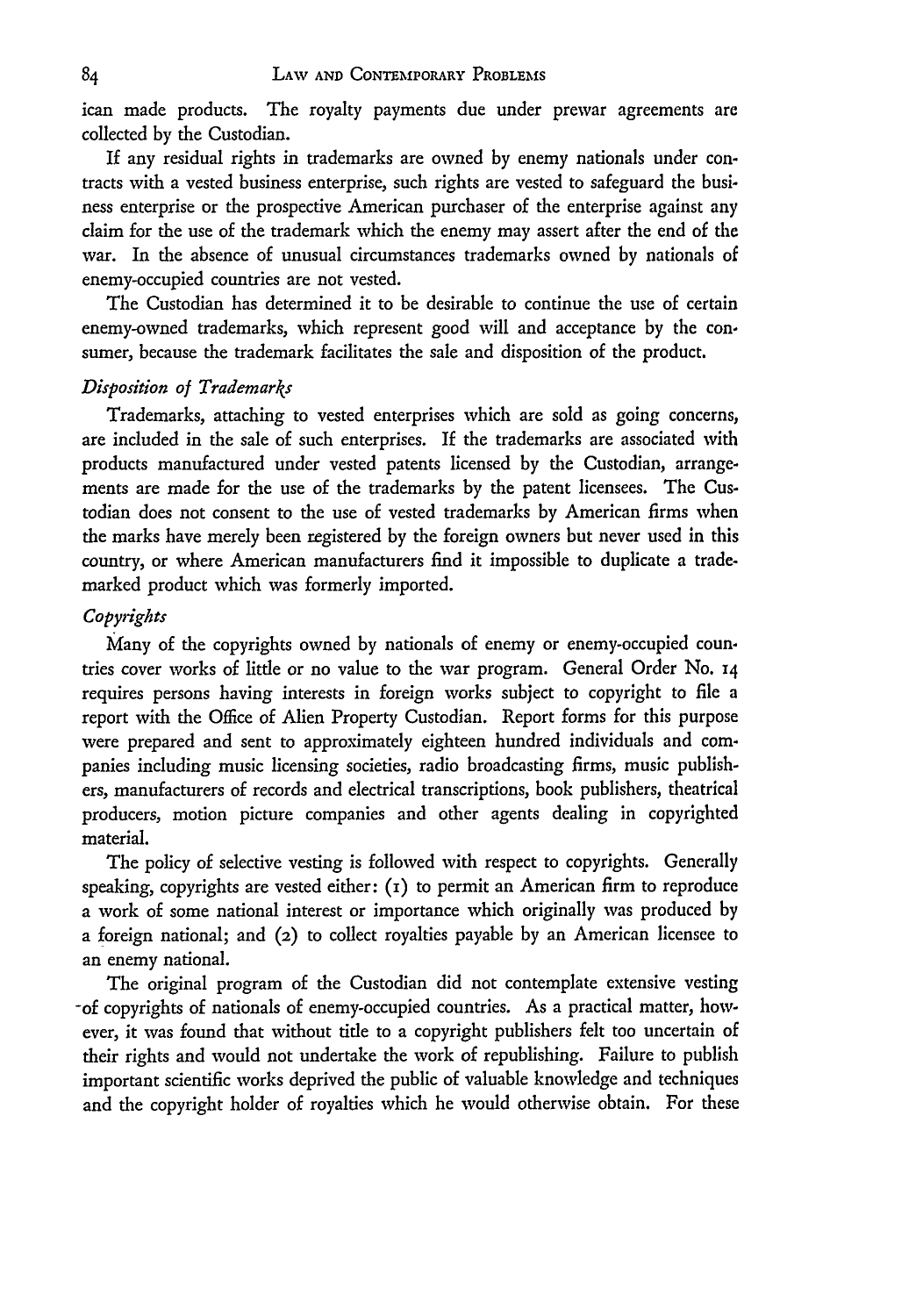reasons there has been a change of policy and copyrights of nationals of enemyoccupied territory are now vested by the Custodian.

If, as a protective measure, the Custodian vests a copyright of a scientific book, he issues a nonexclusive license to the publisher and, since scientific books are expensive to publish and have a relatively restricted market, the Custodian usually agrees not to grant additional licenses on the specified work for a period of six months.

One of the most important books republished under a license issued by the Custodian is *Beilstein's Handbook of Organic Chemistry.* Prior to the war a complete set of the work cost **\$2,000.** It is now available at one-fifth of the prewar price.

Non-exclusive licenses to reproduce articles, extracts, maps, charts, etc., have been granted royalty-free, upon request, to public research organizations, agencies of the Federal Government and educational institutions. If such licenses are issued to private persons and firms, royalties are payable at the usual trade rate.

As of June **30,** 1944, the Custodian had issued 158 vesting orders, vesting approximately 12o,5oo copyrights. Of this total more than ix8,ooo were copyrights of musical compositions.

# **ISCELLANEOUS REAL AND PERSONAL** PROPERTY

Section 2(c) of Executive Order No. **9193,** authorizes the Custodian to deal with the real and personal property of foreign nationals.

Information concerning enemy owners of real and personal property is obtained by the Custodian from several sources: Treasury Department reports, APC-3 reports covering property in litigation, information from attorneys or agents who had handled the real property interests of foreigners, information obtained from an examination of the books of foreign-owned business enterprises and reports of internees and persons repatriated to enemy countries. The cost of vesting small parcels of real estate, in many instances disproportionate to the value of the property, and the great difficulty encountered in obtaining competitive bids for the sale of small and undivided interests in real estate are considered by the Custodian before vesting real estate.

As a general policy, the Custodian vests all mortgages of real property belonging to enemy nationals unless the balance due on the mortgage is too small to justify the expense of administering this particular property. Real property belonging to nationals of enemy-occupied countries is not vested.

### *Disposition*

In order to avoid the administrative burden of managing these properties the Custodian obtains appraisals and sells, as quickly as possible, the real estate which he vests. Real estate is usually sold at public sale to the highest bidder. The Custodian, however, has the discretion to accept the highest bid, or reject all bids and either advertise again for new bids or sell at private sale.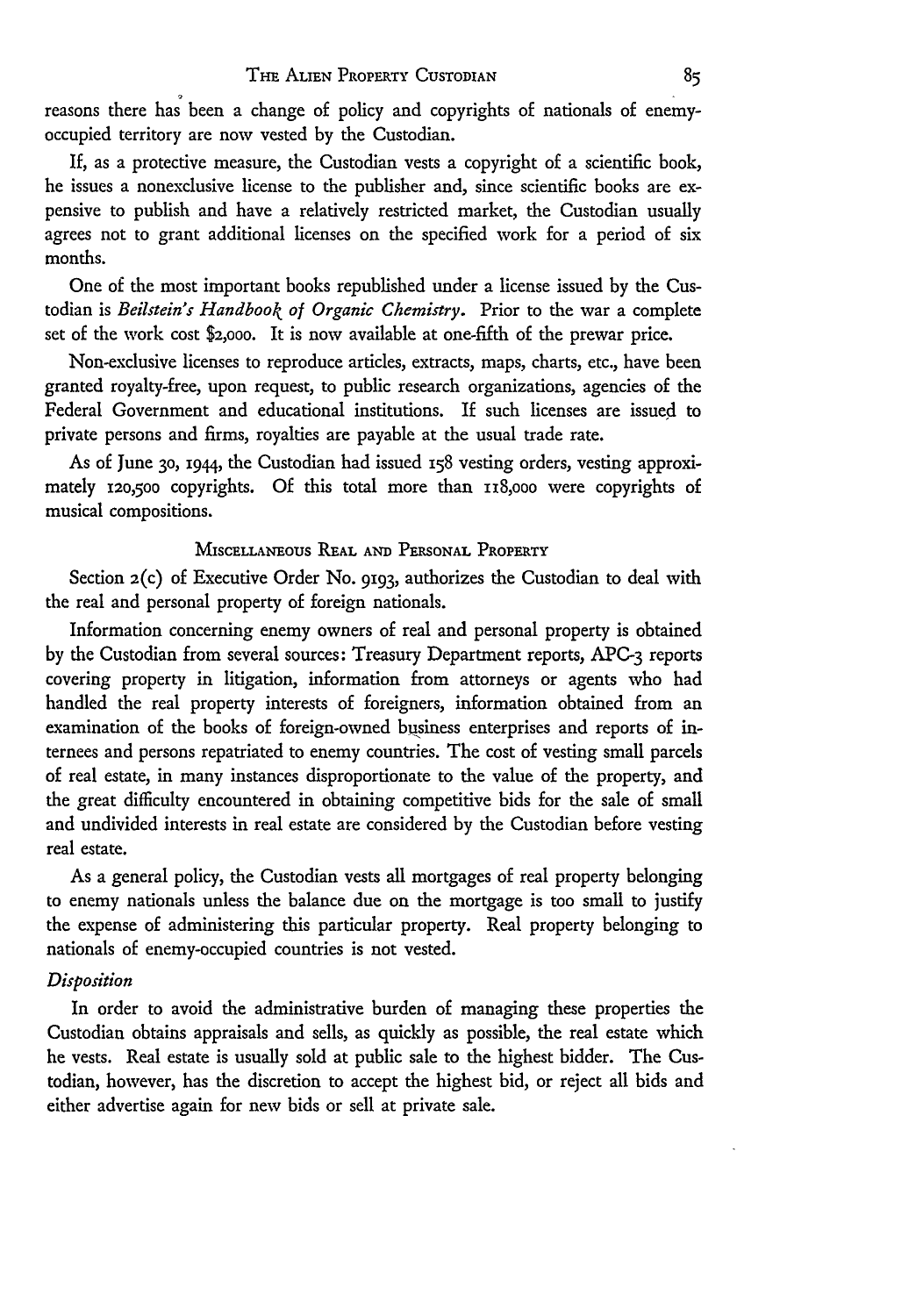#### LAW **AND** CONTEMPORARY PROBLEMS

# **ENEmY** PROPERTY **IN** LITIGATION

Section 5 of Executive Order No. 9193 authorizes the Custodian to make rules and regulations governing the service of process or notice on persons in enemy countries and enemy-occupied territory in connection with any court or administrative action or proceeding within the United States, and to provide adequate representation in such actions and proceedings for those foreign nationals who are unable to be present and assert or defend their rights under the Constitution and laws of the United States and the respective states, territories and possessions.

In order to effectuate these duties, the Custodian has issued General Orders Nos. **5,** 6 and **20.** General Order **No.** 5 requires all persons acting under judicial supervision to file a report of any such case with the Custodian. **A** special form identi. fied as **APC-3** was adopted for use in making reports of property of this nature. The information submitted on this form makes it possible for the Custodian to determine whether to accept service of process or notice on behalf of a foreign national, designate an attorney to appear and represent the national, and finally whether to vest or to consent to distribution of the property or interest into a blocked account under the rules, orders and regulations of the Secretary of the Treasury, pursuant to Executive Order No. **8389.**

General Order No. *6* permits service of process or notice upon persons in enemy countries, or enemy-occupied territory to be made **by** sending **by** registered mail to the Alien Property Custodian, Washington, **D. C.,** a copy of the notice or process. The validity of this type of service is made dependent upon the Alien Property Custodian's written acceptance within sixty days from receipt thereof. This substituted service places the property of the foreign national before the court, so that in actions *in rem* or *quasi in rem* the court may hear and determine the rights and interests of the parties and enter judgments and decrees in accordance with due process.

When the Custodian has accepted service of process or notice on behalf of an absentee national, he assumes the added responsibility of providing that essential element of due process, namely, that the interested party have an opportunity to **be** heard before judgment is pronounced against him. An attorney selected **by** the Custodian is designated to file in the pending action or proceeding his formal appearance on behalf of the foreign national and to represent the absentee and protect his interest in the same manner that a private attorney would protect the interest of his client. The attorney designated is subject at all times to the control and supervision of the Alien Property Custodian. The action taken **by** the Custodian at the termination of the proceedings is dependent on whether the nationals of an enemy country or enemy-occupied territory are determined **by** the court to have an interest in property.

The distribution of such property or interest is subject to General Order No. **2o,** which requires the consent of the Alien Property Custodian to the payment or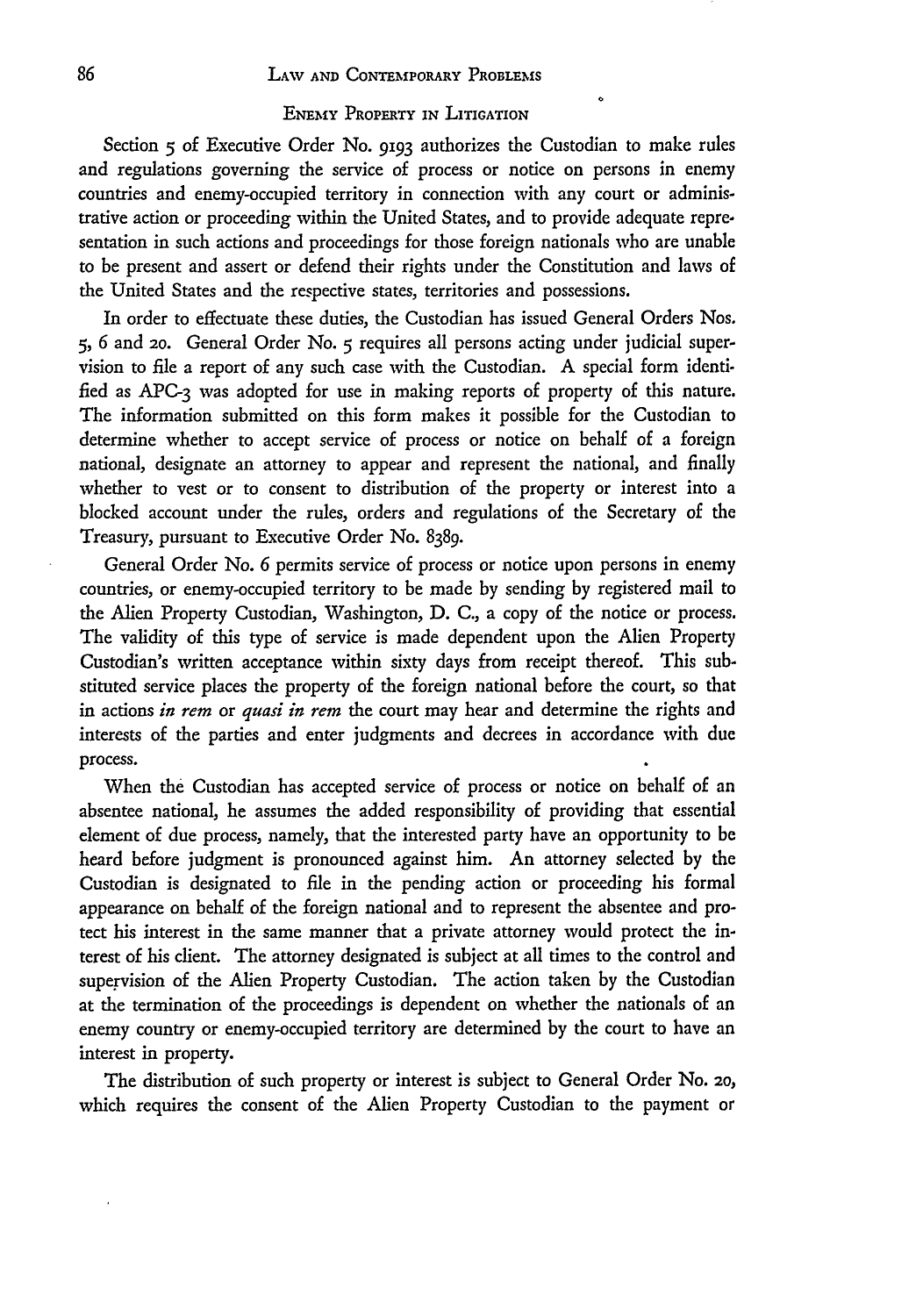transfer of property to, or for the benefit of a person in an enemy country or enemyoccupied territory.

It is the usual policy of the Custodian to vest all interests under judicial supervision which are determined to be payable or deliverable to or claimed by, any person within a country with which the United States is at war, or a national of such countries who is within enemy-occupied territory. If, however, a person in enemy-occupied territory (other than the national of an enemy country) obtains or is determined by a court to have an interest in property, such property or interest is subject to the provisions of Executive Order No. 8389, as amended, and licenses issued pursuant thereto and is required to be deposited in a blocked account in a domestic bank or with a public office or agency designated by a court having jurisdiction of the property in the following manner:

- **i.** In the name of the national.
- 2. In trust for the national.
- 3. In any other designation dearly shoping the interest of the national.

Thus, with respect to property under judicial supervision, the Custodian acquires title to and obtains immediate possession of the property and interest of those persons within countries with which we are at war (or nationals of such countries who are within occupied territory) and provides for the protection and preservation of property and interests of those persons within enemy-occupied territory who have been brought under the domination of the enemy by reason of the occupation of their countries by the enemy.

The general effect of these activities has been to remove from the potential use and control by the enemy, millions of dollars worth of property and has made possible the distribution of hundreds of millions of dollars worth of real and personal property to American citizens who would otherwise be deprived of the use and benefit thereof, until after cessation of hostilities. The marketability of real estate in this country, in which foreign nationals have an interest, has been amply protected, and foreclosure or partition proceedings have been consummated.

#### **SALEs** PRocEDuRE

Unless it is otherwise determined to be in the national interest, vested property is sold at public sale after public advertisement.

General Order No. 26, issued by the Custodian June 9, 1943, governs the procedure for selling vested property. Under the provisions of this order, property valued at more than ten thousand dollars must be sold at public sale, unless it comes within certain exceptions which permit special sales. Property valued at less than ten thousand dollars may be sold at private sale and at a time and place of the most favorable demand, and upon such terms as may be necessary to secure the best market. As a matter of practice, however, all property regardless of value is sold at public sale, unless a "Special Sale" is determined to be in the best interest of the United States.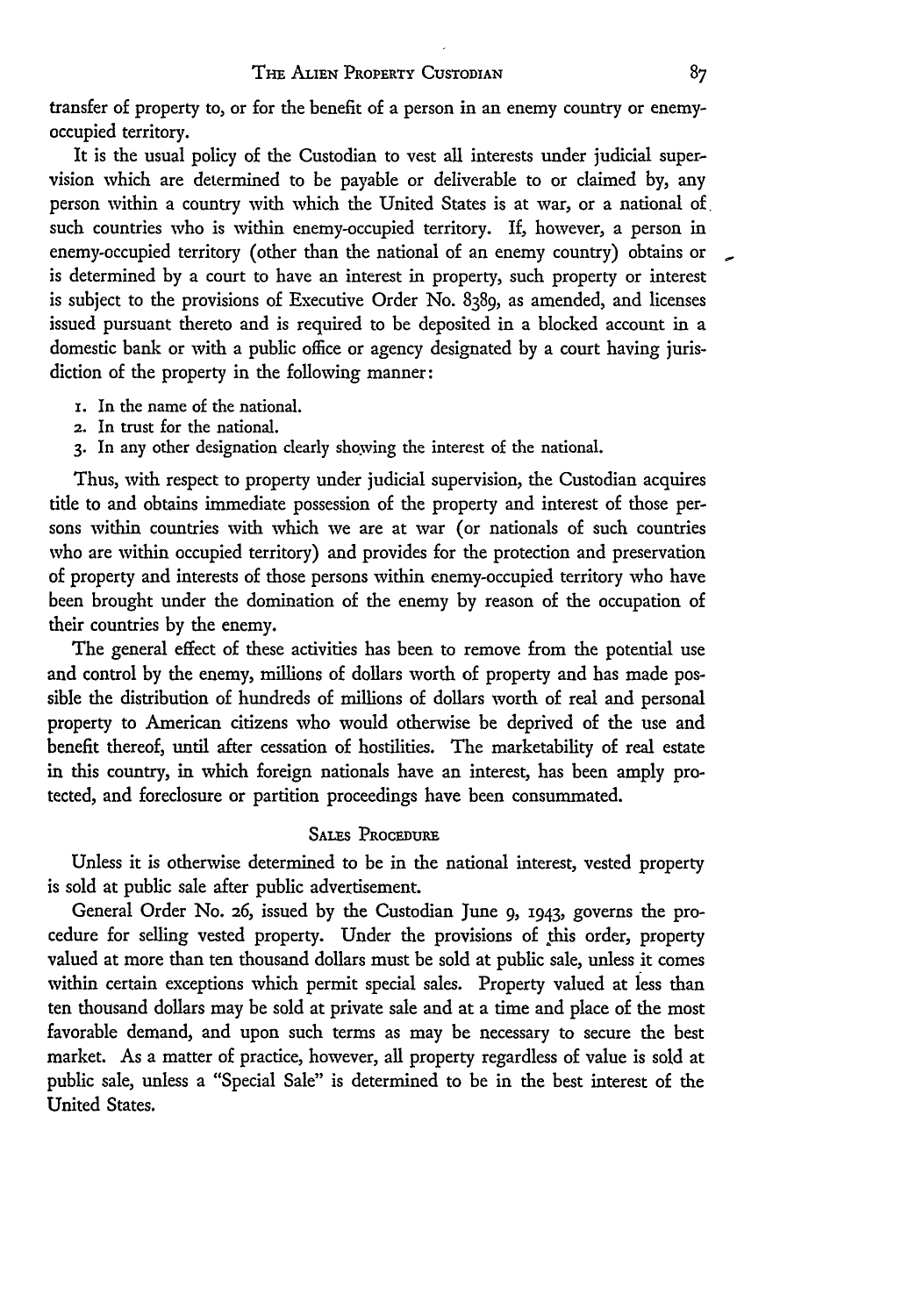"Special Sales" include sales to another agency of the Federal Government, or at the request of another agency of the Federal Government to a private concern; sales of perishable property; sales of securities and commodities upon public exchanges; and sales of real estate. These "Special Sales" are made under the same flexible rules which govern the sale of property valued at less than ten thousand dollars.

When the sale is public, the property is advertised for sale and bids solicited. Sealed bids received by the Custodian are opened in public and awards are made to the highest qualified bidder. If the highest bid is not acceptable, the Custodian may reject all bids and make new arrangements for obtaining a more adequate bid.

In order to make certain that former enemy control and restrictive practices may not be renewed, the Custodian before selling makes sure that the contemplated sale of the property will constitute a definite and permanent transfer to owners who have no direct or indirect affiliations with the enemy and that the property will not be used by the new owners to stifle competition. If there is any evidence that the highest bidder intends to dominate the market for a specific commodity through the purchase of a vested enterprise, or to protect some outstanding investment by eliminating potential competition, the Custodian may ignore his bid and choose a more acceptable lower bidder who meets with his approval, or he may reject all bids and solicit new bidders.

Section **i2** of the Trading with the Enemy Act provides in part:

**..** Any person purchasing property from the alien property custodian for an undisclosed principal, or for re-sale to a person not a citizen of the United States, or for the benefit of a person not a citizen of the United States, shall be guilty of a misdemeanor, and upon conviction, shall be subject to a fine of not more than \$io,ooo, or imprisonment for not more than ten years, or both, and the property shall be forfeited to the United States. It shall **be** the duty of every corporation incorporated within the United States and every unincorporated association, or company, or trustee, or trustees within the United States issuing shares or certificates representing beneficial interests to transfer such shares or certificates upon its, his, or their books into the name of the alien property custodian upon demand, accompanied by the presentation of the certificates which represent such shares of beneficial interests. The alien property custodian shall forthwith deposit in the Treasury of the United States, as hereinbefore provided, the proceeds of any such property or rights so sold by him."

### CLAIMS **AGAINST THE CUSTODIAN**

The post-war policy with respect to the disposition of vested property, or the proceeds from the sale of such property will be determined by the Congress of the United States at the conclusion of the war. At this time it is impossible to forecast if, when, and how Congress will provide for the return of vested property. Likewise the adjustment of war claims, including claims for damage to property of American citizens by enemy action, is a matter which must await the termination of hostilities.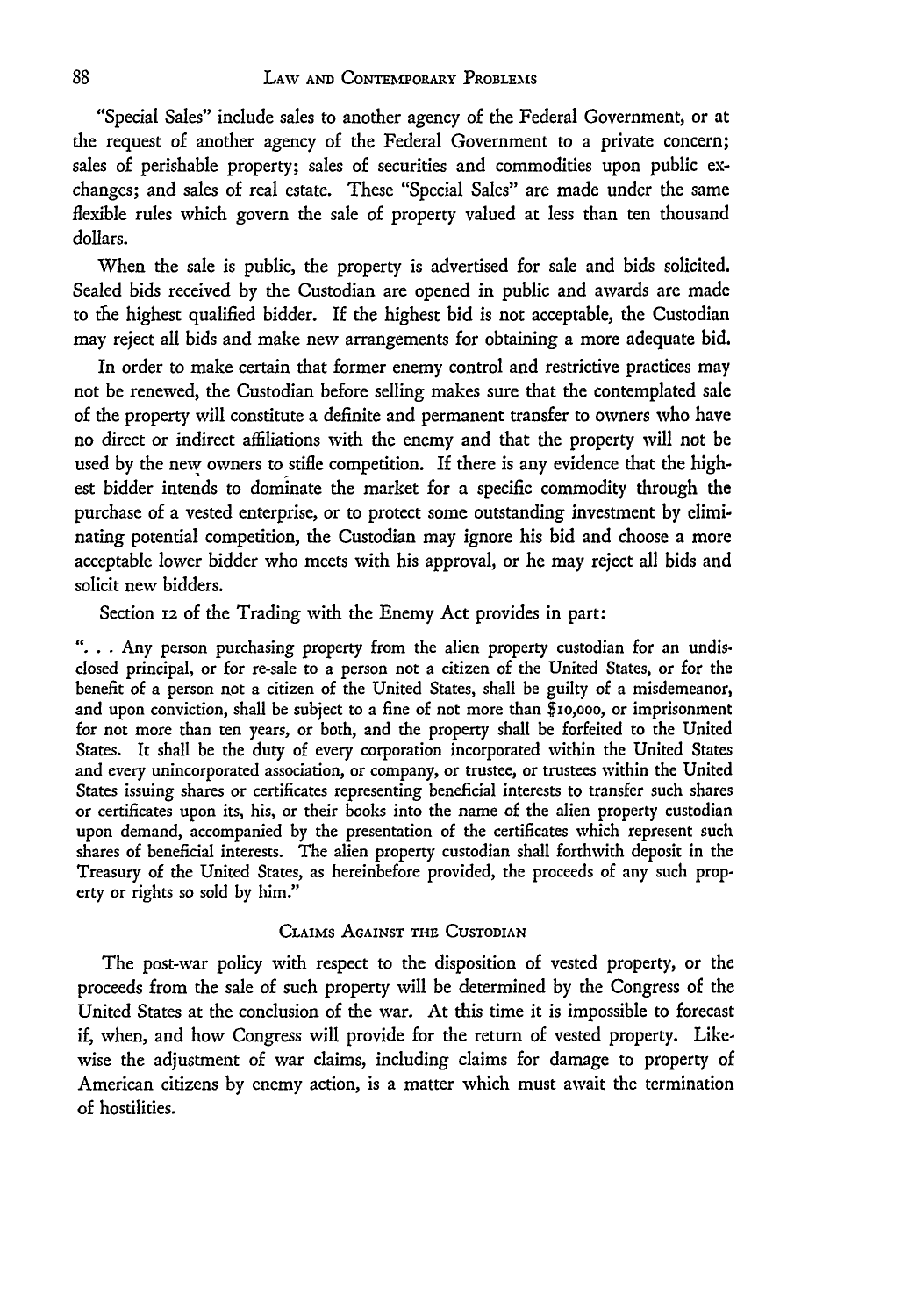There are, however, two major types of claims with which the Alien Property Custodian is immediately concerned.

- **i.** Claims for the return of property alleged to have been erroneously vested.
- 2. Claims asserted against vested property for the settlement of debts incurred by the former owner.

The first classification has reference to property which is alleged to have been seized by the Custodian as a result of erroneous determinations either with respect to ownership of the property, or the enemy status of the owners. The second classification pertains to debt claims or creditor's claims and include claims for wages, repairs or alterations to property, rents, security liens and, in general, claims of any nature against the property which arose out of obligations undertaken by the former owners prior to the date of vesting.

If the Custodian has vested only the stock of a corporation and the corporation continues to exist as a legal entity, the Custodian is not the proper party to be sued for debts of the corporation. Such claims are filed against the corporation and the successful claimants are paid by the corporation in the ordinary course of business. When, however, the assets of a corporation are vested, claims thereafter may be filed with the Custodian. These claims will be considered and the Custodian will take such action as the applicable statutes, rules and regulations permit.

In order to provide for American citizens and non-enemy nationals a right of relief from, or against the Custodian, because of vesting, supervisory or other order of the Alien Property Custodian there has been established within the agency a committee known as the Vested Property Claims Committee. The Custodian has delegated to this committee the authority to hear, consider and decide certain limited types of claims. This committee composed of three members is entirely divorced from all other activities of the office. Notice of claim with a request for a hearing may be filed on appropriate forms provided by the Custodian within one year after the alleged wrongful action, or within such further time as may be allowed by the Alien Property Custodian.

The regulations governing the hearings before this committee are similar to those of such agencies as the Federal Trade Commission, Securities and Exchange Commission and the National Labor Relations Board. Notice of hearings is published in the Federal Register and the proceedings are open to the public. The committee has the power to subpoena witnesses, to compel the production of documents for use as evidence, to administer oaths to witnesses and to apply the fundamental rules of practice, procedure and evidence. The claimants have a right to be represented by counsel. The General Counsel of the Office of Alien Property Custodian appears on behalf of the agency. The committee keeps a record of every hearing before it, including a transcript of any examination of witnesses and this record is open to public inspection.

The determination of the committee is final unless the Custodian, or Deputy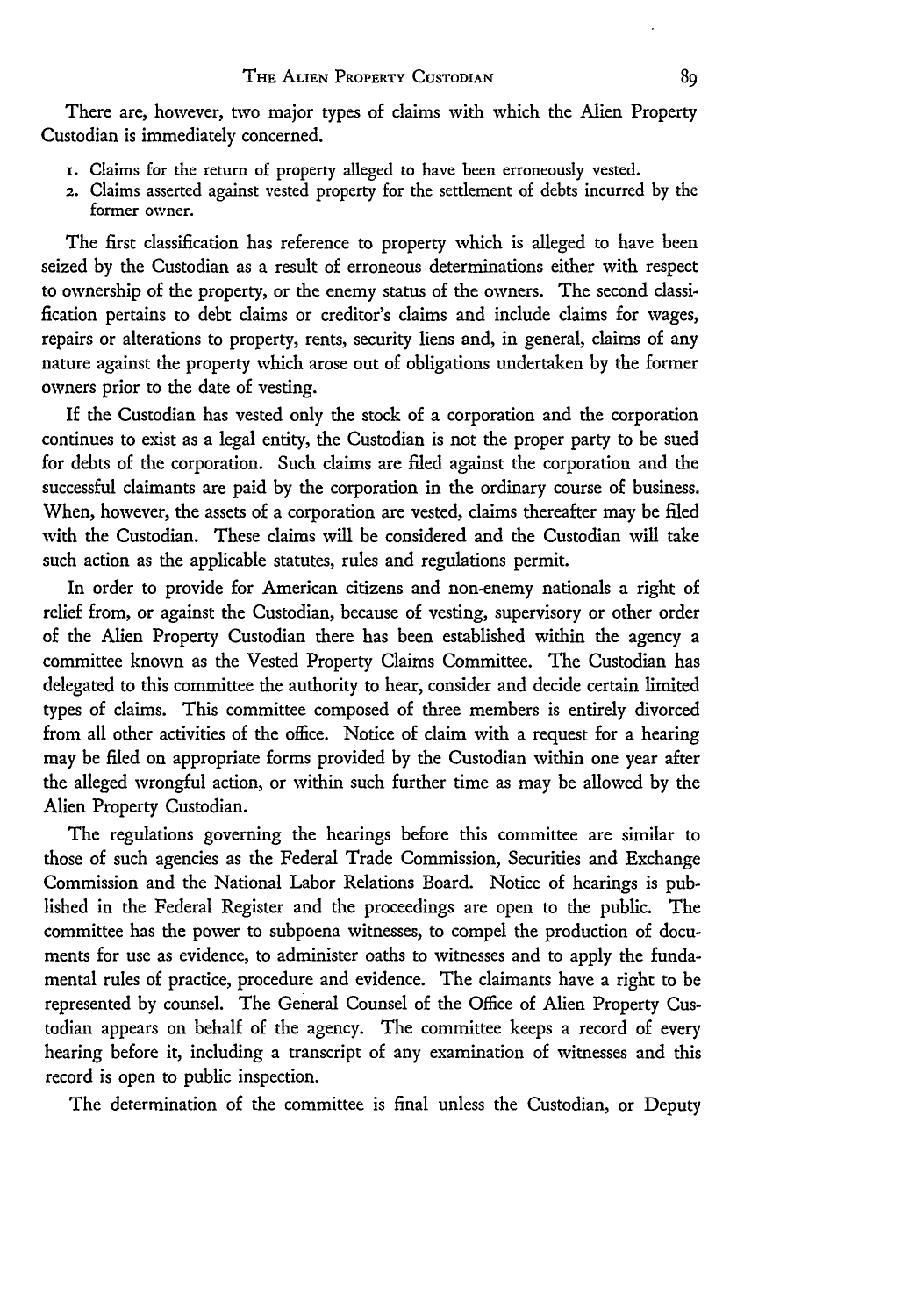Custodian, in his discretion, undertakes a personal review of the case. Requests for a review by the Custodian, or Deputy Custodian may be filed by any party in interest within twenty days after notice of the determination of the committee. If the Custodian, or Deputy Custodian decides to review a case, all parties will be afforded an opportunity to submit briefs and with the permission of the Custodian, or Deputy Custodian may orally argue the case.

The Custodian, or Deputy Custodian may, as a result of his personal review, adopt, modify, reverse, remand or otherwise dispose of the committee's determination. All interested parties will be notified of his action. When a claim is allowed, the property involved is returned to the rightful owner through the issuance by the Custodian of a divesting order.

The General Counsel of the Office of Alien Property Custodian may in his dis. cretion initiate a summary proceeding for allowance of any claim which he deems so clearly entitled to allowance that the public interest does not require contest thereof, of hearing thereon, by submitting to the Vested Property Claims Committee a recommendation for allowance, stating the facts considered in making the recommendation. The recommendation is made public and an opportunity is given any person asserting any objection to the allowance, to file within a specified time an application for a hearing. The committee may concur in the recommendation and issue a summary determination allowing the claim, or disagree with the recommendation of the General Counsel, in which case the claim will be set down for a regular hearing before the committee. In the latter case neither the recommendation or the dismissal of the summary proceedings shall be considered in the hearing.

### **PROPOSED LEGISLATION**

Since its inception, the Office of Alien Property Custodian has been handicapped to some extent by reason of the absence of clearly articulated legislative intent and authority, particularly with respect to the methods to be followed in handling claims filed against the Custodian, the payment of creditors and the indemnity of directors and agents of the Custodian. The Alien Property Custodian has proposed to the Congress of the United States legislation which seeks to clarify the broad powers which have been delegated to him by Congress and the President.

H. R. **5031 (S. 1940)** introduced in the House of Representatives in June, 1944, seeks to amend Title III of the First War Powers Act, **1941'** by adding several new sections to the Trading with the Enemy Act, as amended, which deal with operating matters essential to a proper exercise of the Custodian's present day to day functions and which are considered immediately necessary by the Custodian in order to properly and promptly administer vested property.

Specifically, the Congress is asked to designate with particularity:

- **i.** A method for the receipt and disposition of claims of American citizens and other persons who are not enemy citizens, who may claim the return of their property.
- **55** *STA.* **838 (194),** *50 U. S.* **C. App. (SUPP. Ill,** 1941-1943) **§66.**